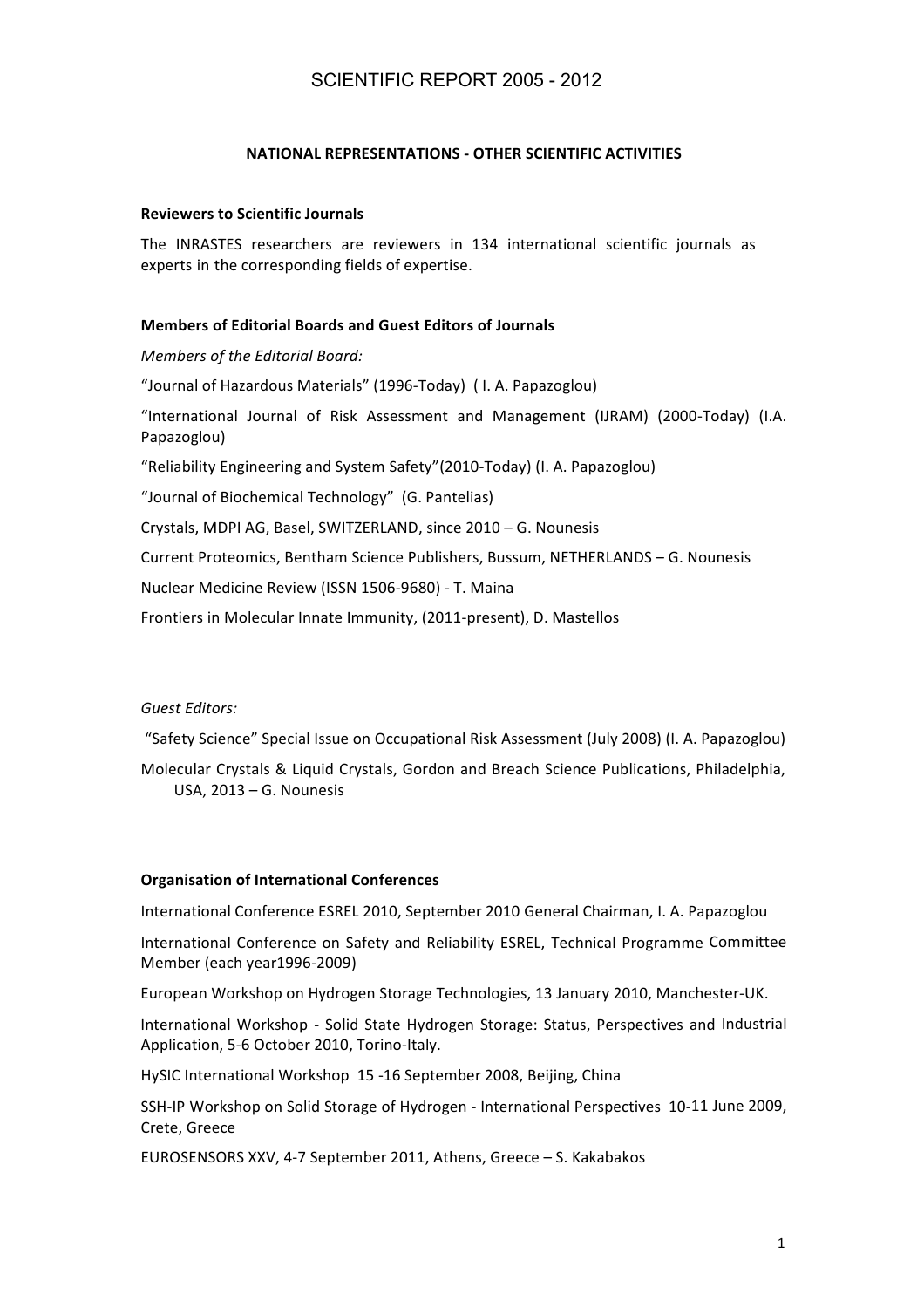4th International Workshop on Multianalyte Biosensing Devices, 7-8 September 2011 Athens, Greece – S. Kakabakos

2nd Research Coordination Meeting on "Development of <sup>99m</sup>Tc Radiopharmaceuticals for Sentinel Node Detection and Cancer Diagnosis" Athens, September 18-22, 2009.

Local Organizer of the COST D38 Annual Meeting, June 20th-22nd, 2010, Thessaloniki, Greece (90 participants) – P. Bouziotis

Local Organizer of the COST TD1004 Annual Meeting, September 1st-3rd, 2013, Athens, Greece – P. Bouziotis

Chairman, 12th European Conference on Liquid Crystals, ECLC13, (Week-long Conference with over 300 participants), 2013, Rhodes, GREECE – G.Nounesis

Member of the steering committee of the Mediterranean Medical Genetics Meeting. Ankara, 28/06 -01/07/09 - D. Yannoukakos

Member of the Int. Scientific Committee of the CEMEPE Int Conference of Environmental Management (2011, 2012) (Dr K. Eleftheriadis)

Member of the International Advisory Board of the Conference "The Semipalatinsk Test site. Radiation Legacy and Development prospects". NNC IRSE RK, Kazakstan (Dr H. Florou)

Member of Scientific and Organizing Committee of the  $21<sup>st</sup>$  symposium of the Hellenic Nuclear Physics Society, hnps2012, Athens, Greece (Dr H. Florou)

# **National%Representatives to Scientific bodies**

National Representative at the Joint Undertaking Initiative for Fuel Cells and Hydrogen of DG Research of the EC (A. Stubos).

NCSRD-Appointed in national and other permanent and ad hoc Committees (e.g. National Committee of Emergency Response, MED-SOS ad hoc committee) Hydrogen Implementing Agreement of IEA (A. Stubos)

National Representative at the ACPM (Advisory Committee for Project Management) of DG Transport & Energy of the EC (A. Stubos).

Members of the Zeta Evaluation Committee of the National Drug Organization of Greece, responsible for the approval of new radiopharmaceuticals in Greece

National representative in CEN TC312 (Technical Committee of European Committee for Standardization relevant to "Thermal Solar Systems and Components") and Convenor of TC312/WG1 Sub-Committee for "Solar Collectors". E. Mathioulakis

Coordinator of the Scientific Committee of the HellasLab (Hellenic Association of Laboratories, member of EUROLAB). E. Mathioulakis

National representative in 3 IAEA's TC Programmes: RER7003, RER7005, RER9117 (Dr H. Florou)!

National counterpart in 3 IAEA TC Region Programmes RER/8/009, RER/2/005, RER/1/008 (Dr K. Eleftheriadis)

National Expert EC (EU) Art. 35 EURATOM Treaty, F274210142617J (Dr H. Florou)

Coordinator [with NTU Athens and the University of Crete] of the Greek Technology Platform on Industrial Safety - SRISL (Dr. Zoe Nivolianitou)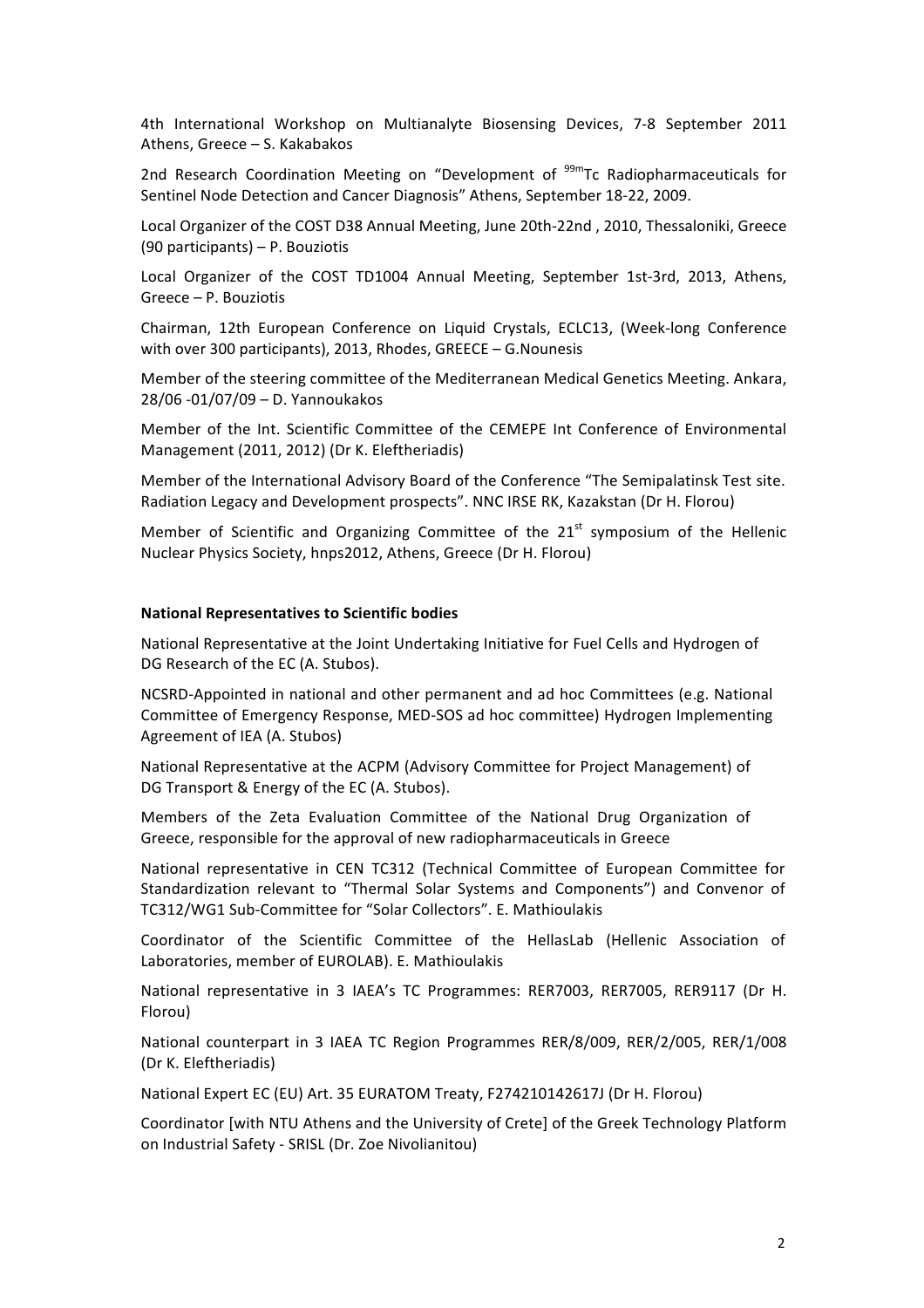Consultant to the Greek Ministries of Environment, Employment and Development, in issues concerning the regulation of Greek chemical installations subject to the Seveso Directive – SRISL

Assignment of the Mass Spectrometry and Dioxin Analysis Laboratory as the National Reference Laboratory of the European Commission for the control of dioxins and dioxin-like compounds for Greece and Cyprus.

National Representative for COST Action FA0602 – "Bioactive food components, mitochondrial function and health".  $-$  L. Leondiadis

National representation for Technology topics in the European Fusion Development Agreement Steering Committee (EFDA SC)

National representation in the European Neutron Scattering Association (ENSA)

National representation in the Mediterranean Research Reactor Network under IAEA

IAEA Radiation technology consultant on Large Sample Neutron Activation Analysis Techniques for Inhomogeneous Bulk Samples and Large Objects

Appointment as National Representative at the Consultative Committee Euratom-Fission (CCE-FISSION) 2006, C. Housiadas.

# **Members in International Scientific Committees**

International Atomic Energy Agency (IAEA) expert in Biological dosimetry using cytogenetics (Pantelias)

The Environmental Radioactivity Laboratory (ERL) provides the Greek National! counterparts in two IAEA' RER TC projects:

- Marine environmental assessment of the Mediterranean Sea (Florou H.)
- Modern approaches and tools for the assessment of radiation impact on marine, terrestrial and freshwater ecosystems and in the IAEA EMRAS II frame program on the environmental modelling for radiation safety V

ERL has provided the Greek National counterparts in the IAEA Regional programmes RER/2/005 for Characterizing Seasonal Variations in Elemental Particulate Matter in the field of Radioanalytical techniques. (Eleftheriadis K.)

Course Director & Liaison Officer of the "Regional Training Course on Radiation Protection of the Environment for Junior Specialists", IAEA Technical Cooperation Project RER/7/005, Athens, Greece, 4-8 October 2010 (Florou H.)

Research Reactor Laboratory provided the national counterparts for the IAEA Mediterranean Research Reactor Network (Stamatelatos I.)

Greek National Counterpart in the IAEA RER TC project: Support in Planning the Decommissioning of Nuclear Power Plants and Research Reactors (Savidou A).

Member of the European Peptide Society (Livaniou E.)

European Radiation Research Society (Dr. Pantelias is a member of the council), Radiation Research Society,

European Society for Therapeutic Radiology and Oncology (Pantelias G.)

Hellenic Radiation Protection Society (Pantelias G.)

Founding member of HellasLab (several INRASTES Labs)